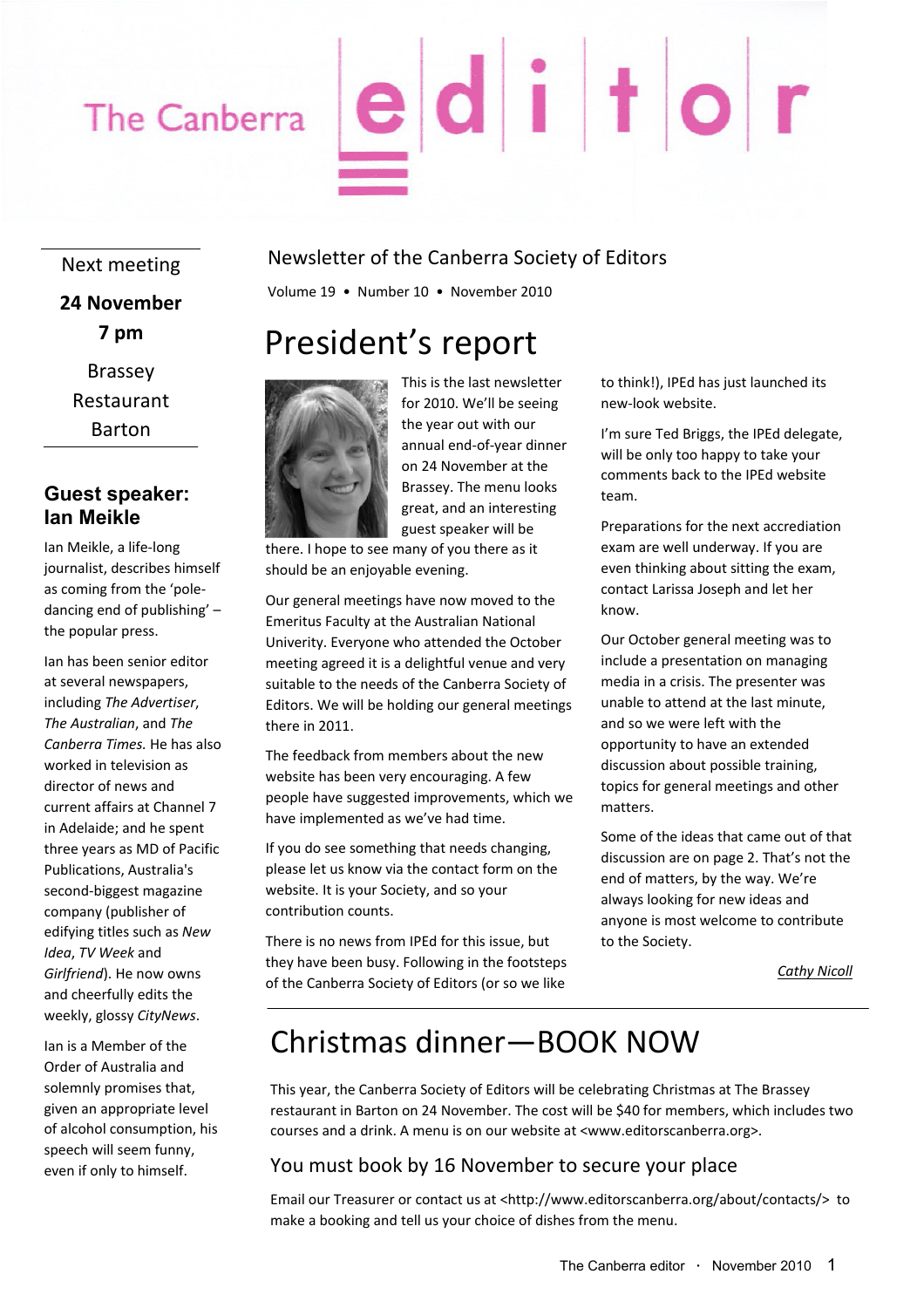#### **Your committee**

**Preident** Cathy Nicoll 6259 2984 Cathy.Nicoll@atrax.net.au

**Vice‐president** Claudia Marchesi cmarchesi@netspeed.com.au

**Immediate past‐president** Ted Briggs 6161 4924 0407 018 433 tedbriggs@grapevine.com.au

**Secretary** Eris Harrison erisjane@bigpond.net.au

**Treasurer** Tracy Harwood tracyharwood@grapevine.net.au

**Public officer** Helen Topor 6131 6508 Helen.Topor@afp.gov.au

**Training coordinator** Martin Holmes 0431 268 948 Martin Holmes Forte@bigpond.com

**Membership secretary** Vacant

**Web minder**: contact Cathy Nicoll

**Newsletter**: Editor Kerie Newell kerie1@optusnet.com.au Proofreaders: Damaris Wilson, Martine Taylor

**Meeting coordinator** Briony Winchester 0404 856 925

briony.winchester@live.com.au

**Catering coordinator** Liz Phillips 0403 941 058 liziphillips@gmail.com

**IPEd delegate** Ted Briggs 6161 4924 0407 018 433

**IPEd Accreditation Board delegat** Larissa Joseph 6161 5216 larissa.joseph@gmail.com

**Committee members** Martin Blaszczyk Gil Garcon Damaris Wilson

## Training news:

Our training survey is still online and waiting for more of your ideas.

A discussion at the October meeting gave us some ideas (see right), but please let us know if there is anything else you would like training in.

You can respond via email or via the website: <http://www.editorscanberra.org/survey‐ 2010/>. Please respond to the survey so we can provide the training you need!

The original survey questions are below.

#### Training and plans for more Some good training ideas so far:

Structural editing Fiction editing Design for those who want more Project management Using styles in Word Shifting to Word 2007 (or 2010, or 2011 …) Templates in Word Annual report briefing Grammar Using new technologies

#### **Survey of training needs still open**

[1] In which of the following subject areas would you welcome a training course?

- i Editing and proofreading practice v Grammar and/or writing style
- ii Indexing practice **by a strategie of the United Strategies** vi Wordprocessing
- iii Editing business practice  $\qquad \qquad \text{vii}$  Other editing and publishing software (e.g. InDesign)
- iv Project management viii Website design, implementation and maintenance
- [2] Can you suggest course topics (and presenters) not listed in Question 1?
- [3] Do you prefer full-day or half-day courses?
- [4] Do you prefer weekday or Saturday courses?

[5] The cost of courses is usually in the order of \$150 for full-day courses and \$90 for half-day courses. Do you have any comments on the cost of courses?

### From the editor

Welcome to the November issue of *The Canberra editor* and the last for 2010. It's a little thin on the ground for articles, but I can only thank our regular contributors for making it possible.

This year the Society has seen many changes in its communication outlets. We have a wonderful new logo and website and the design of your newsletter is progressing.

The Society has a new meeting place – Fellows Lane Cottage at ANU. It's small but proved to be a very pleasant venue with a lectern and access to equipment for presentations.

As managing editor, I would like to thank all who helped in the newsletter's production: former editor, Gil Garcon; Cathy Nicoll for typesetting and Martine Taylor for proofreading.

Finally, my thanks must go to Peter Judge, Elizabeth Murphy, Hilary Cadman, Martin Holmes and Anne Reed for their regular contributions. And to Kim Wells, Damaris Wilson, Chris Johnson, Ed Highley, Ted Briggs, Dallas Stow, Brian O'Donnell, Carolyn Page, Natalie Maddalena and Gil Garcon for their articles.

I look forward to working with you in 2011.

And don't forget our Christmas dinner on 24 November at The Brassey in Barton.

*Kerie Newell*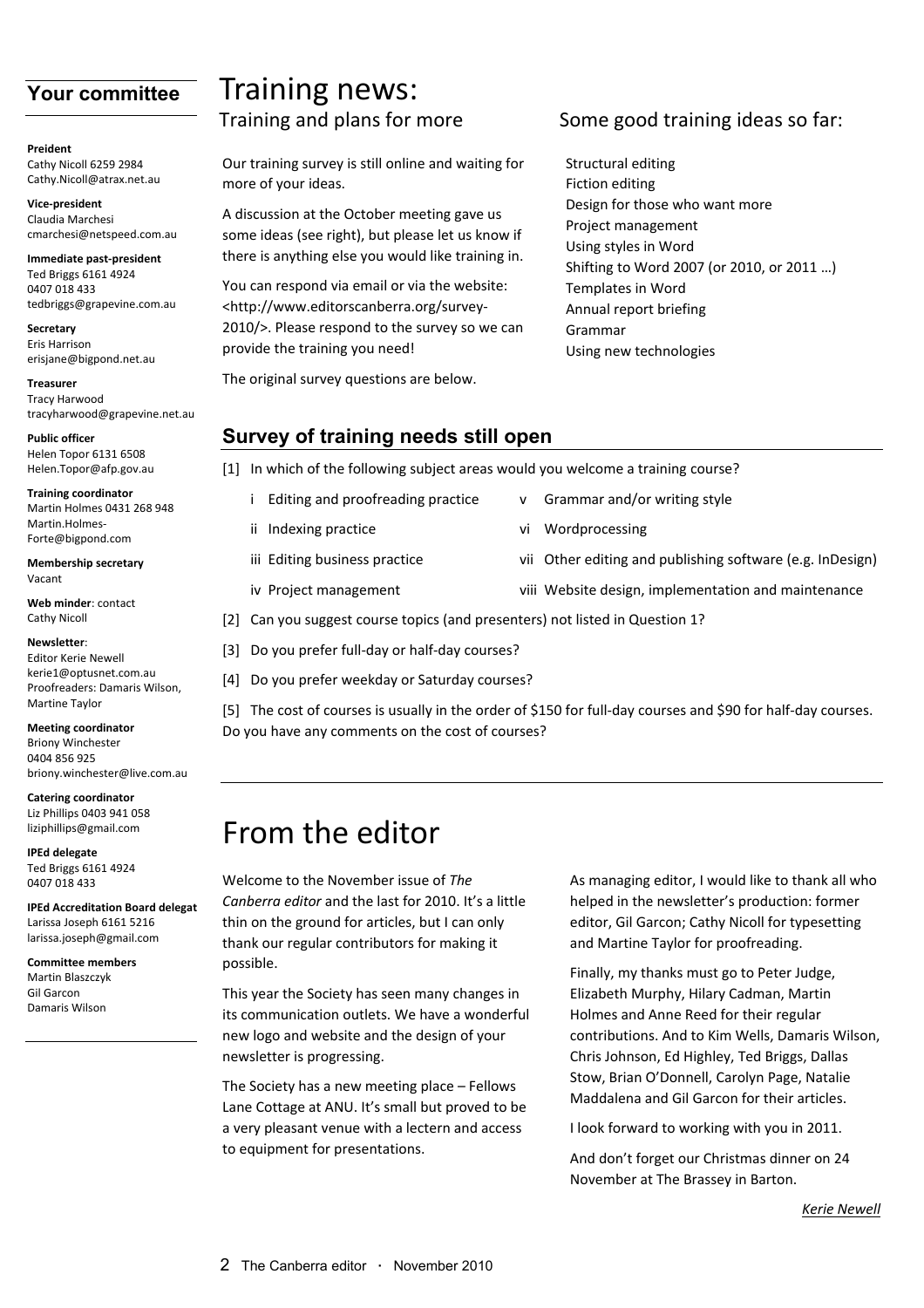### Pausing with purpose

Punctuation is all those little dots and squiggles that get put in and after sentences. There are quite a few of them, and sometimes they get confused. Let's see if we can clarify the whole situation to make punctuation easier to cope with, and easier for you to explain to an author whose work you are editing.

First, punctuation is for meaning, not for decoration. It takes the place of pauses in speech, tone of voice, facial expression and even body language. It is the reader's guide to how you want him or her to interpret your writing. Many years ago, punctuation in some legal documents was actually forbidden – it had to be left open to the reader (probably a judge) to put his or her own interpretation on the words. This put a tremendous strain on writers who had to make sure that whatever words they put on paper would be interpreted exactly as intended by the writer. Thankfully, we have punctuation to help.

Next, let's look at what I call the hierarchy of punctuation. If we take the comma (,), the semicolon (;) and the full stop (.) as the three basic punctuation marks, how do they relate to each other? I call the comma a quarter stop, the semicolon a half stop and the full stop … well, what else?

The main use of the comma is to tell the reader where the author wants you to take a small pause, as in these sentences:

- *Take your books, pens, paper and dictionary with you.* (separating items in a series)
- *Peter, the managing director, is sick today.* (setting off words in apposition)
- *We did not go to Europe this year, but we did go to Japan.* (with conjunction, joining two main clauses)
- *Finally, let's look at this sentence*. (after an introductory word or phrase)

The main use of the semicolon is to make a much stronger pause than a comma, but not as strong as a full stop, as in these sentences:

The main use of the full stop is to make a very definite major pause. It can only be used after a complete sentence (that is, a group of words having a subject and a verb at least), as in these sentences:



- *We did not go to Europe this year; we did go to Japan.* (joining two main clauses without using a conjunction)
- *Peter, the managing director; Jane, the company secretary; and Martha, the advertising manager, will all be at the meeting next week.* (separating items in a series when there is already a comma within any of the items)

The main use of the full stop is to make a very definite major pause. It can only be used after a complete sentence (that is, a group of words having a subject and a verb at least), as in these sentences:

- *We did not go to Europe this year. We did go to Japan.* (optional alternative to using a semicolon between the two sentences)
- *It is cold in this room because the window is open.* (marking the end of a complete statement)
- *Please close the window.* (marking a polite request, where a question mark would be inappropriate)

The question mark (?) and the exclamation mark (!) carry just as much weight as the full stop – note they each contain a full stop.

- *Why didn't you close the window when I asked?* (marking a direct question which is a complete sentence)
- *Run for your life! The building's on fire!* (marking the end of a highly emotional sentence)

There are other uses for all these punctuation marks, but let's concentrate on just these.

My hierarchy of punctuation is a good guide to what you can and cannot do with the main three.

*(continued next page …)*

- *We did not go to Europe this year; we did go to Japan*. (joining two main clauses without using a conjunction)
- *Peter, the managing director; Jane, the company secretary; and Martha, the advertising manager, will all be at the meeting next week.* (separating items in a series when there is already a comma within any of the items)

You can sometimes substitute a comma for a semicolon or a semicolon for a comma. You can sometimes substitute a full stop for a semicolon or a semicolon for a full stop. You can never substitute a comma for a full stop or a full stop for a comma.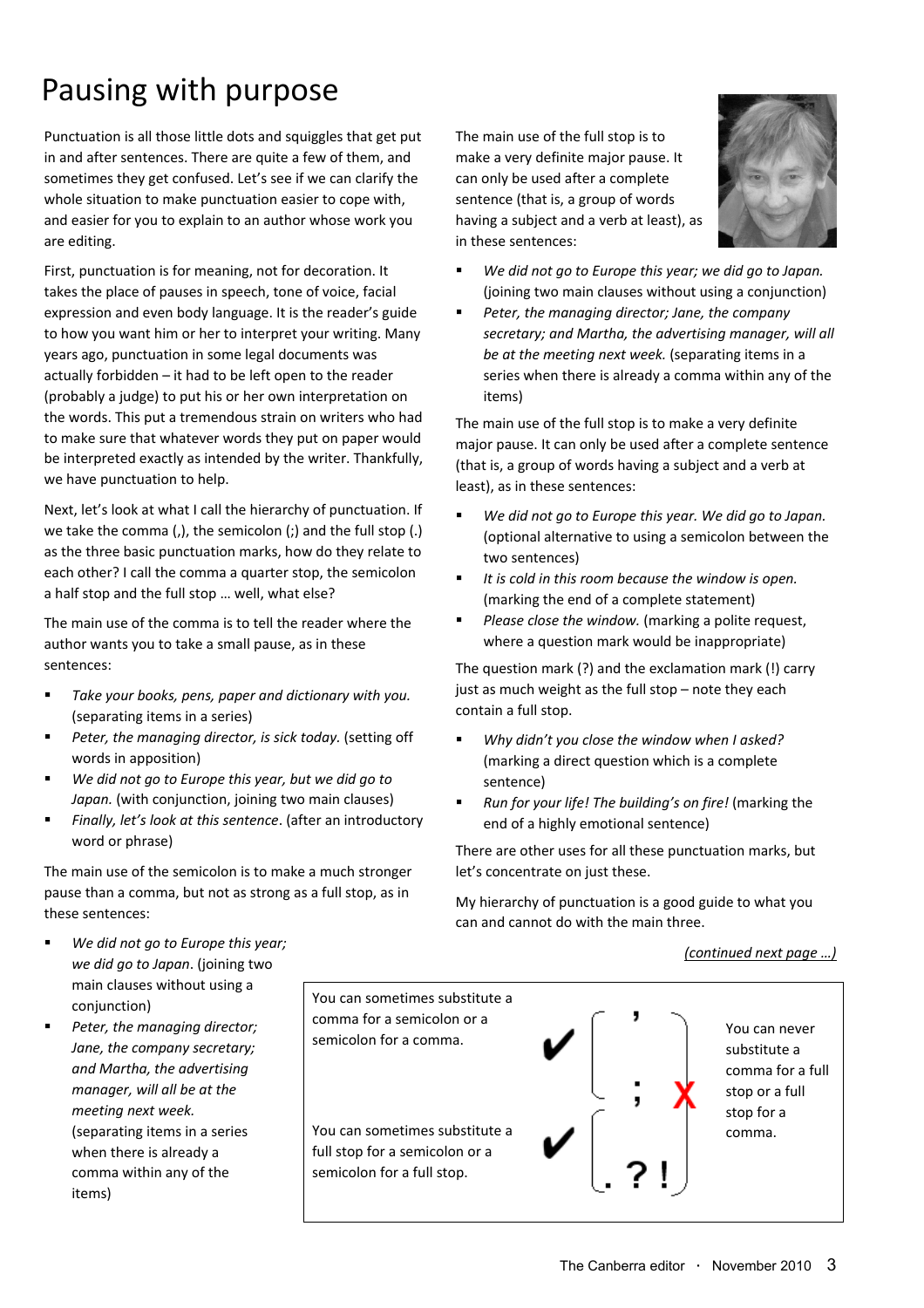#### **Pausing with purpose (continued)**

As we have seen, the full stop can be used to separate two sentences (main clauses) about aspects of the same topic, or the semicolon can be used if the writer wants to keep the two sentences close together. And the semicolon is used to separate items in a list which already have commas in them.

The most common error occurs when we write a run‐on sentence:

 *The director announced that all staff would receive a bonus at Christmas, this was greeted with cheers.*

This is incorrect – it is sometimes called the comma fault. We can't use the comma to substitute for a full stop here. Each sentence is complete and the second sentence deserves its own initial capital:

 *The director announced that all staff would receive a bonus at Christmas. This was greeted with cheers.*

In this article, I have looked at punctuation that appears *in* and *after* sentences. Other punctuation, such as quotation marks, appears around sentences. All punctuation is there to help the reader know what the writer intended ‐ and the editor's job is to make that intention as clear as possible.

#### *Elizabeth Manning Murphy, 2010*

Reference: Murphy, Elizabeth M, 1989, *Effective writing: plain English at work*, Pitman, Melbourne.



### Thinking about words: truth and meaning

A word never—well, hardly ever—shakes off its etymology and its formation. In spite of all the changes in and extensions of and additions to its meanings, and indeed pervading and governing these, there will persist the old idea.

J L Austin, quoted in Burchfield, *The English language*.

As a small boy at school I was drilled by my physics master in the various laws of physics: Newton's Laws of Motion and of Gravity, Conservation of Momentum, Laws of Thermodynamics and so on, and among them the Law of Conservation of Matter: 'Matter cannot be created or destroyed'. He drove these laws into our young consciousnesses with a metre ruler aimed unerringly at our knuckles, and as you see, it worked—I have never forgotten them. They have joined the accumulating clutter of useless knowledge clogging my grey cells, and there they will probably remain until the day I die.

I was in the 'science stream' at school, but it has been my good fortune since to have had the opportunity to study languages and, more importantly, to study *language*. The outcome of that study is all mixed up in those grey cells with whatever went before, leading me to think that we also need a Law of Conservation of Language: 'Words cannot be created or destroyed'. You may well reply, 'Whoa! Our language is in constant evolution—today's English is different from yesterday's', and you would be right. But every word in our modern vocabulary has its pedigree, and as editors our understanding of that pedigree is often our key to correct usage.

A lot of these little articles of mine deal with the history of words, to give an insight into their relationships and meaning. We call this their *etymology*, but what does that actually mean? The Greek word *etymos* means 'true', and

there is a little‐used English word *etymon*, in use from the 1500s, meaning the primitive form of a word—the OED says 'the word or combination of words from which it has been corrupted'. I would take exception to 'corrupted', preferring to think of it as having 'evolved or changed in current use'.

We have some conspicuous examples of changes of use, the most obvious recently being the hijacking of the word 'gay' by the homosexual community. Back in the 1950s, 'gay' generally just meant merry and bright, and 'coming out' was something nicely brought up young women did when they 'entered society' (and the marriage market).

The earliest instance in the OED of 'gay' with its homosexual connotation is 1951. Before then, back to the 17th century, a man might be a 'gay dog', implying an immoral or dissipated lifestyle but no more. A gay woman in the 19th century was a prostitute.

In the 1857 *Punch* cartoon, one of the two miserable‐ looking women standing on the street corner in the rain, says, 'Ah! Fanny! How long have you been gay?' And to rub it home, the poster on the wall behind them is for a performance of *La Traviata*, an opera about a courtesan.

The word 'gay' reached us from the French gai, known since the 12th century. They currently define *gai* as being 'of a carefree disposition, smiling, looking at the world in a positive light'. French Wikipedia examines the American and English usage of 'gay', but suggests that while the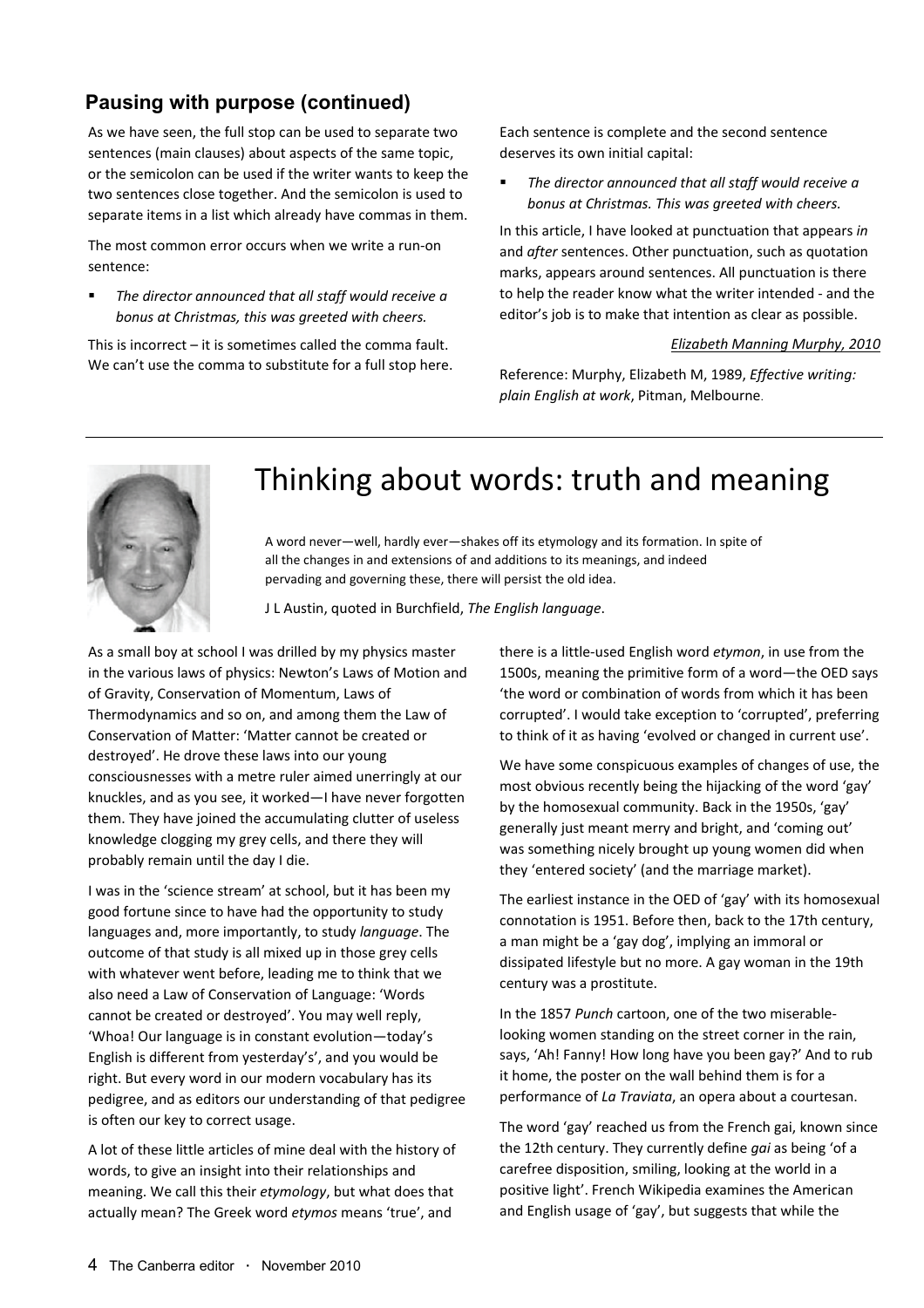### **Thinking about words (continued)**

French look objectively at that usage they do so without overly seeking to emulate it. 'Gay Paree' still largely retains the innocence of its gaiety—if a centuries‐old reputation for heterosexual licentiousness can be considered innocent!

So where did the original *gai* come from? My French source suggests that it may be borrowed from the old Occitan word *gai*, 'petulant, gay', which in turn comes from a Gothic word *gaihi*, with links to modern German *jäh*, meaning 'abrupt', carried to France perhaps by the troubadours. The OED, however, says that 'the ulterior etymology is disputed: the link to *gâhi* swift, headlong (modern German *jäh*), is now generally abandoned. An etymon (there's that word!) more satisfactory with regard to both sense and phonology is Old High German *wâhi* pretty'. Who do you believe? See how the experts delight in contradicting each other.

'Occitan', by the way, was simply the far south of France, the region now known as Languedoc. That too has a history, relating to different dialects in the southern and northern parts of France. In the south, they made a sound like *oc* for 'yes', compared with *oui* in the rest of the country, the two regions in the Middle Ages being called the Lands of *Oc* and *Oïl* respectively. *Oc* and *oïl* were thought to derive from the

German for 'today' is *heute*, and this they reckon comes from Latin *hodie*, 'today', which makes the right kind of sound except that it seems logically wrong to separate the origins of 'day' and 'today'. The French, Italians and Spanish did take their words for 'day' from *dies*: *jour, giorno* and *dia*. They also took their words for 'today' from *hodie*, with *hui*, *oggi* and *hoy* respectively. But somewhere around 1100 some bright scribe in France thought he should make the today‐ness doubly certain by adding *au jour de*, giving 'the day of today'. Other scribes thought this was a great idea, so it was copied and re‐copied, getting stuck at *aujourd'hui* ever since, to the anguish of small boys learning French who find it a shocker to spell correctly. And *hodie*? Try a contraction of *hoc die*, 'on this day'...

How far back do you go in search of truth or meaning? When you are puzzled by the precise meaning (or meanings) or implications of a word, you can often find some indirect help from its pedigree or its past usage. As editors, we are professional word‐mongers, and we need to be certain—to keep a jump ahead of our clients, to justify our claim that we know more about these things than they do.

*Peter Judge*

Vulgar Latin for 'yes', which was either *hoc* or *hoc ille*, literally 'this' or 'this is it'. There was a third derivative *si*, still used for an emphatic 'yes' in French and as the normal word for 'yes' in Spain and Italy.

So what? you may say, but this was simply an example to show where you can get to by trying to push things back a little further. Look up 'today' in the OED and you are referred to 'day', where you are told that, whatever you might have thought, 'day' has nothing to do with Latin dies. Instead it comes from old German, which in turn comes from the Proto‐ Indo‐European root *dheg* with links to 'burning'—it is the period when the sun burns and shines. 'Today' then just means 'this day'. But modern



TIME :- Midnight. A Sleetch not a Hundred Miles from the Haymanicst. Brila. "An ! FANNY! How toyo wavs you seen GAY !"

Sources:

.

J L Burchfield, *The English Language*, OUP 1985 (1987, 2002). The quotation is from J L Austin, 'A plea for excuses', in *Philosophical Papers* (1961), vi, 149. *Oxford English Dictionary* Second Edition on CD‐ROM (v. 4.0), 2009. *Le Trésor de la Langue Française informatisé*, at <http://atilf.atilf.fr/tlf.htm>

The cartoon is from Punch magazine in 1857 illustrating the use of 'gay' as a euphemism for being a prostitute.

The poster on the wall is for *La Traviata*, an opera about a courtesan. Image from <http://fr.wikipedia.org/wi ki/Gay (homosexualité)>.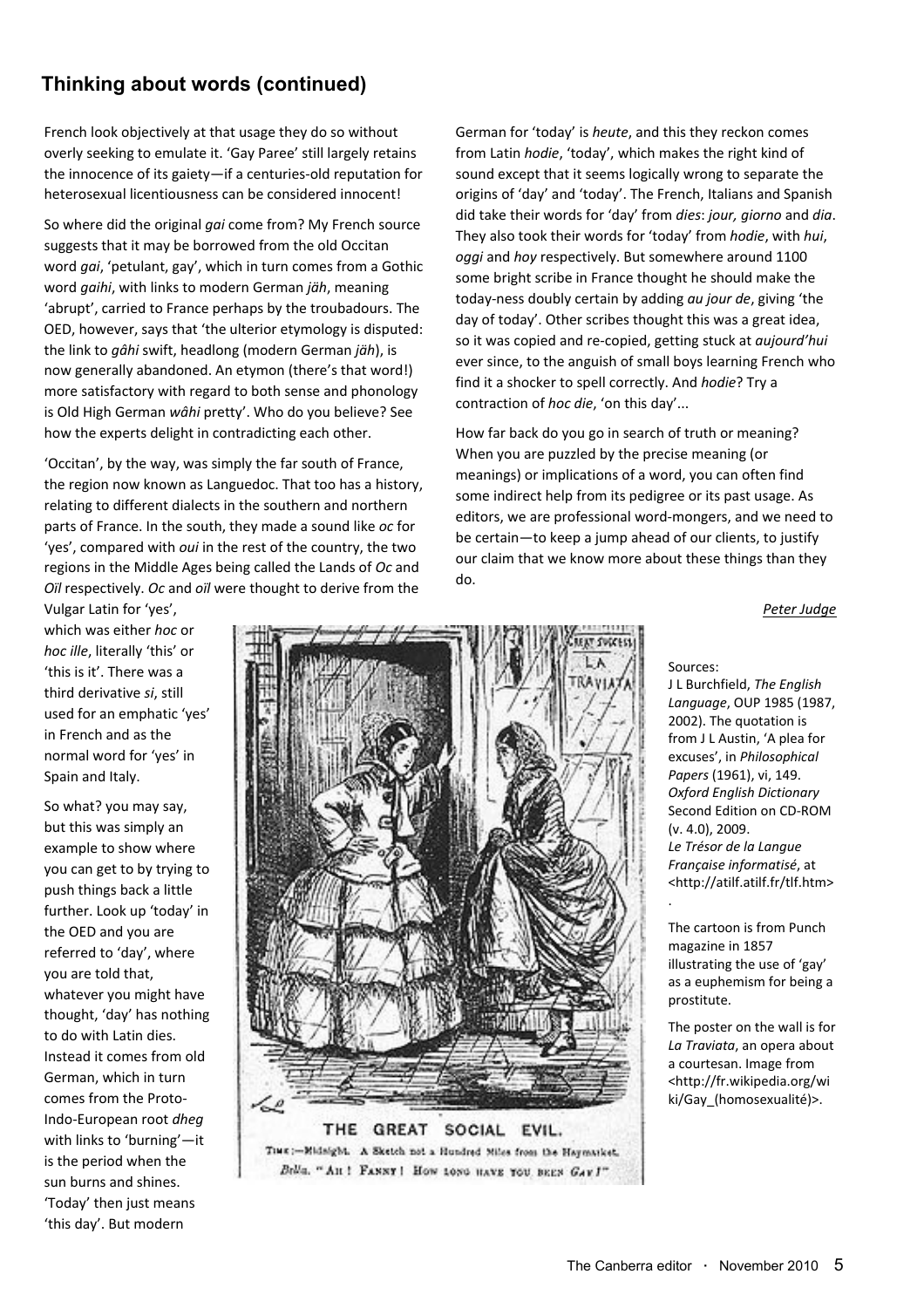### An efficient way to manage references

If you are still editing in‐text citations and reference lists by hand, you may be interested in the various types of reference management programs. These programs are useful to editors as they make it easy to:

- add citations to text
- generate a bibliography, with items in the correct numerical or alphabetical order
- switch from numbered citations to author‐date (or vice versa)
- apply a specific style (e.g. from a particular style manual or journal) to the citations and bibliography.

If used properly, a reference management program also does away with the need to check citations against the reference list and vice versa.

Such programs work by storing the various elements of a publication (e.g. author, title, date, publisher and edition) in a database. The referencing program links to a word processing program such as MS Word by means of an additional toolbar. An icon in this referencing toolbar is used to insert a citation in a document; this creates a 'live' link between the citation in the document and the relevant reference in the database.

Once citations have been inserted, another icon in the referencing toolbar can be used to generate a bibliography. The program settings can be adjusted to change the format of references, including whether they are by author–date or by number, how they are ordered in the text (e.g. alphabetical or date order), and how they are displayed in the bibliography in terms of punctuation, order of the various elements of the reference and so on.

Of course, references still need editing within the program. This might involve, for example, ensuring that all elements in a reference are in the right place, fixing spelling mistakes and changing hyphens to en dashes in number spans.

I first came across reference management software a few years ago when clients started sending documents containing live *Endnote*<sup>1</sup> links. As I had no experience with the program, this was daunting. However, after working through the training materials available on the *Endnote* website, I realise how much easier the editor's job is when references are supplied as a reference management database file.

#### Software options

There are several commercial reference management programs that are widely used, including *Endnote* and Reference Manager<sup>2</sup>, which cost several hundred dollars each.

However, there are cheaper alternatives; for example, *Zotero*  $3$ , a free referencing program that apparently functions much like the commercial versions. I've chosen *Zotero* as the focus of this



article because it is compatible with Windows, Mac and OpenOffice applications, and it scored well in some recent reviews of reference management programs<sup>4,5</sup>.

#### Using Zotero

*Zotero* is an extension for the web browser *Mozilla Firefox*<sup>6</sup> . Once installed, the link to the program appears in the toolbar at the bottom right‐hand corner of the browser. Clicking on the link brings up a toolbar across the bottom of the screen that contains a 'My Library' folder, a list of the references in the folder, and details of whichever reference is selected, as shown below. The user can create subfolders within the library; for example, I created a 'CES ref article' subfolder for this article, containing all the websites and articles that I planned to cite.



It is simple to add items such as websites, articles and other publications to the database directly from the internet rather than typing them in manually. This helps to avoid errors such as spelling mistakes; it also ensures that specific elements of the information are entered into the correct fields in the program, and thus appear correctly in a reference list.

For example, imagine that I want to add the article *Blood and organ donation patterns of trauma surgeons* to my *Zotero* library. This article is available from PubMed, an online database that contains millions of citations for biomedical literature7. When I go to the page for this particular article in the PubMed website, using *Mozilla Firefox*, an extra icon appears in the address bar, as shown below.



Clicking on this icon immediately adds the details of the article to my *Zotero* library. The information added includes the author, abstract, journal title (in full and abbreviated), volume, issue, page span, publication date, ISSN and URL.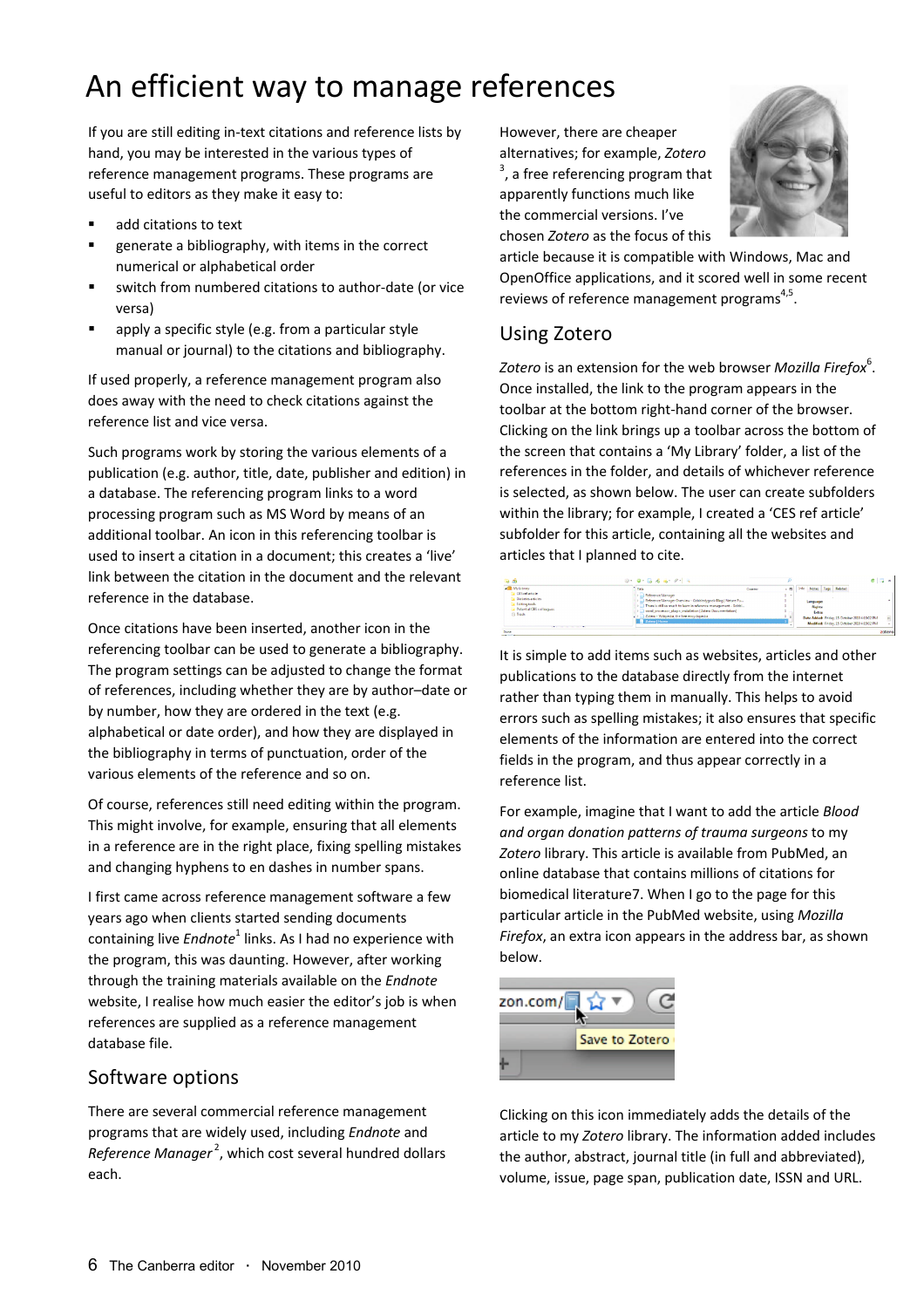Also, there are tabs for adding notes on the citation (as shown below), tags and links to related items in the *Zotero* library.



By creating a group, I can also share a library with other *Zotero* users. Groups can be public with open membership (anyone can view the group online and join it instantly), public with closed membership (members must apply or be invited) or private (only those invited to the group can join).

I highly recommend *Zotero*. I did have some trouble adding the *Zotero* toolbar to Word 2007, but sorted this out by watching the instruction video (which showed me what the toolbar should look like), and then removing and reinstalling the program. Once I'd got it up and running, I found it was easy to use (easier than some of the commercial programs I've tried), and it certainly made referencing this article much less onerous than the manual system used for previous articles.

#### *Hilary Cadman*

1. EndNote – Bibliographies Made Easy. At <http://www.endnote.com/>

- 2. Reference Manager. At <http://www.refman.com/>
- 3. Zotero | Home. At <http://www.zotero.org/>
- 4. Comparison of reference management software Wikipedia, the free encyclopedia. At

<http://en.wikipedia.org/wiki/Comparison\_of\_reference\_man agement\_software>

5. Reference Manager Overview – Gobbledygook Blog | Nature Publishing Group. At

<http://blogs.nature.com/mfenner/2009/03/15/reference‐ manager‐overview>

6. Mozilla | Firefox web browser & Thunderbird email client. At <http://www.mozilla.com/en‐US/>

7. PubMed home. At

<http://www.ncbi.nlm.nih.gov/pubmed/>

### Discount on *PerfectIt*

*PerfectIt* is a useful and user‐friendly program that picks up inconsistencies in a document; for example, in spelling, hyphenation, capitalisation and bullet‐point punctuation. To download a trial version of the program, go to www.intelligentediting.com

IntelligentEditing is offering a 15% discount on *PerfectIt* for members of the Canberra Society of Editors.

To claim your discount, please contact us at Hilary Cadman <hilary@cadmanediting.com>.

### References (continued) **Dut and about**

#### Welcome to new members

The Canberra Society of Editors would like to welcome its new members.

#### CSE vacancies

#### **Membership Secretary**

The position of membership secretary is still vacant. The task for this position is to receive membership applications, pass them on to the committee, and contact the applicants to advise them of the outcome.

#### **CSE newsletter typesetter**

There is still an opening for someone to format/layout/typeset the newsletter. All it involves is putting the edited text into a Word document (or software of choice) and then sending it out for proofreading. Please get in touch with us if you can help at kerie1@optusnet.com.au or contact Cathy Nicoll.

#### Who was the fish?

I was delighted to read in "Minister approves Googong pipeline" (October 30, p3) that according to Sustainability, Environment, Water, Population and Communities Minister Tony Burke, there were "strict conditions set on this project which were developed with help from a fish and an environmental flow expert".

Who was the fish and how did he or she help the minister?

And why was only one fish consulted?

Andrew Gosling, Stirling Letter to the editor, *Canberra Times*, 3/11/10

#### Caterpillar heights

This was in Michael Quinion's 'World Wide Words' for 7 August.



The issue of the Raleigh News and Observer of North Carolina last Saturday, Paul Keene tells us, ran this headline above the fold:

'Caterpillar to build new plant.'

He suggests, 'after years of depredations, the little critters want to make it up to us.'

**If you have any invaluable information for this column, please contact the editor at <kerie1@optusnet.com.au>.**